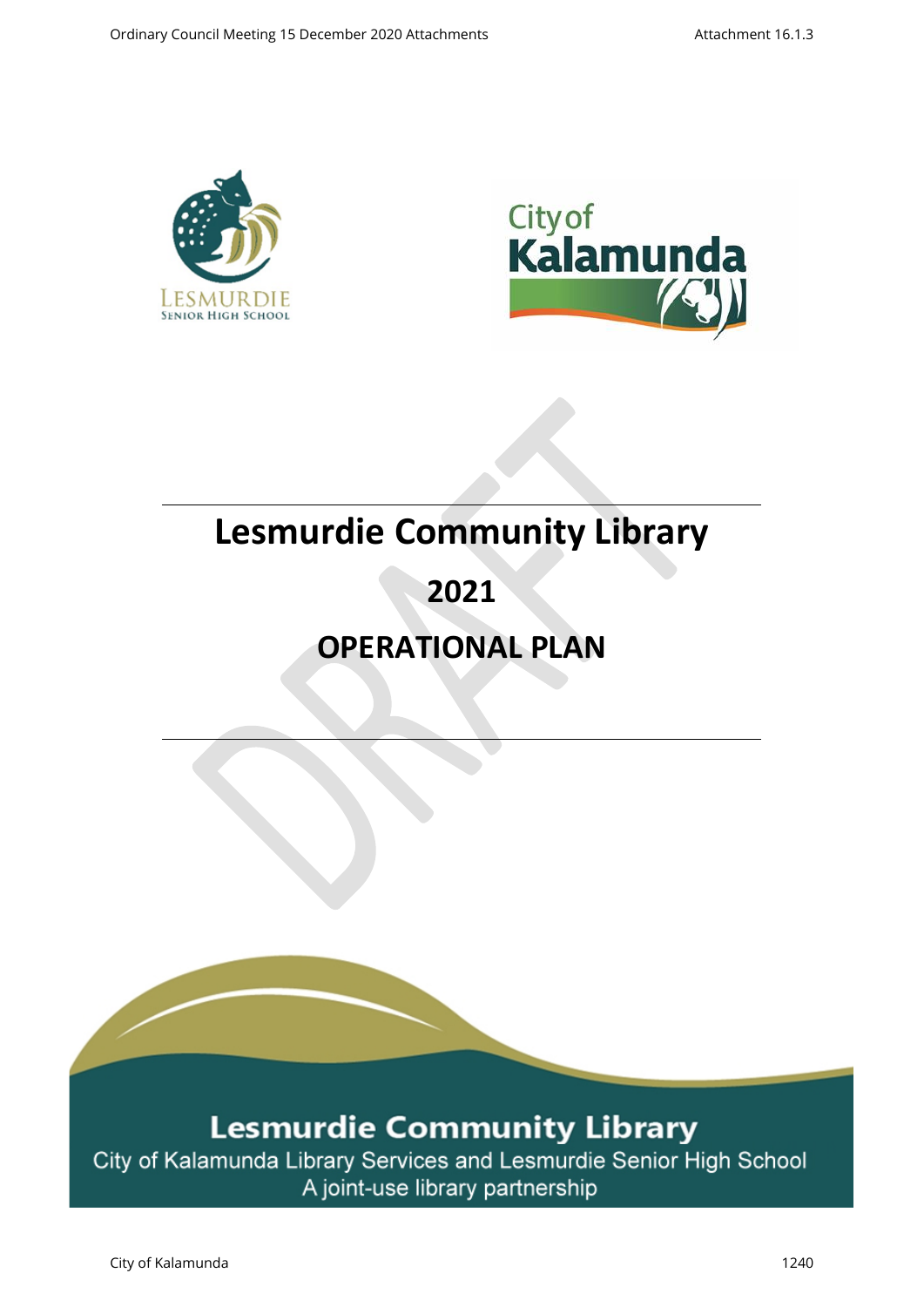| Contents                                                                                 |
|------------------------------------------------------------------------------------------|
|                                                                                          |
|                                                                                          |
|                                                                                          |
|                                                                                          |
|                                                                                          |
|                                                                                          |
|                                                                                          |
|                                                                                          |
|                                                                                          |
|                                                                                          |
|                                                                                          |
|                                                                                          |
|                                                                                          |
|                                                                                          |
|                                                                                          |
|                                                                                          |
|                                                                                          |
|                                                                                          |
|                                                                                          |
| CITY OF KALAMUNDA - KALAMUNDA ADVANCING 2027 STRATEGIC COMMUNITY PLAN                    |
|                                                                                          |
|                                                                                          |
| STRATEGIC PRIORITIES, SERVICES, OBJECTIVES, STRATEGIES AND OUTCOMES 19                   |
|                                                                                          |
|                                                                                          |
|                                                                                          |
| Focus Area 1: Lesmurdie Senior High School students will be successful 20                |
| Focus Area 2: Lesmurdie Senior High School staff will excel at their jobs20              |
| Focus Area 3: Lesmurdie Senior High School will be a relevant learning community that is |

 $\overline{2}$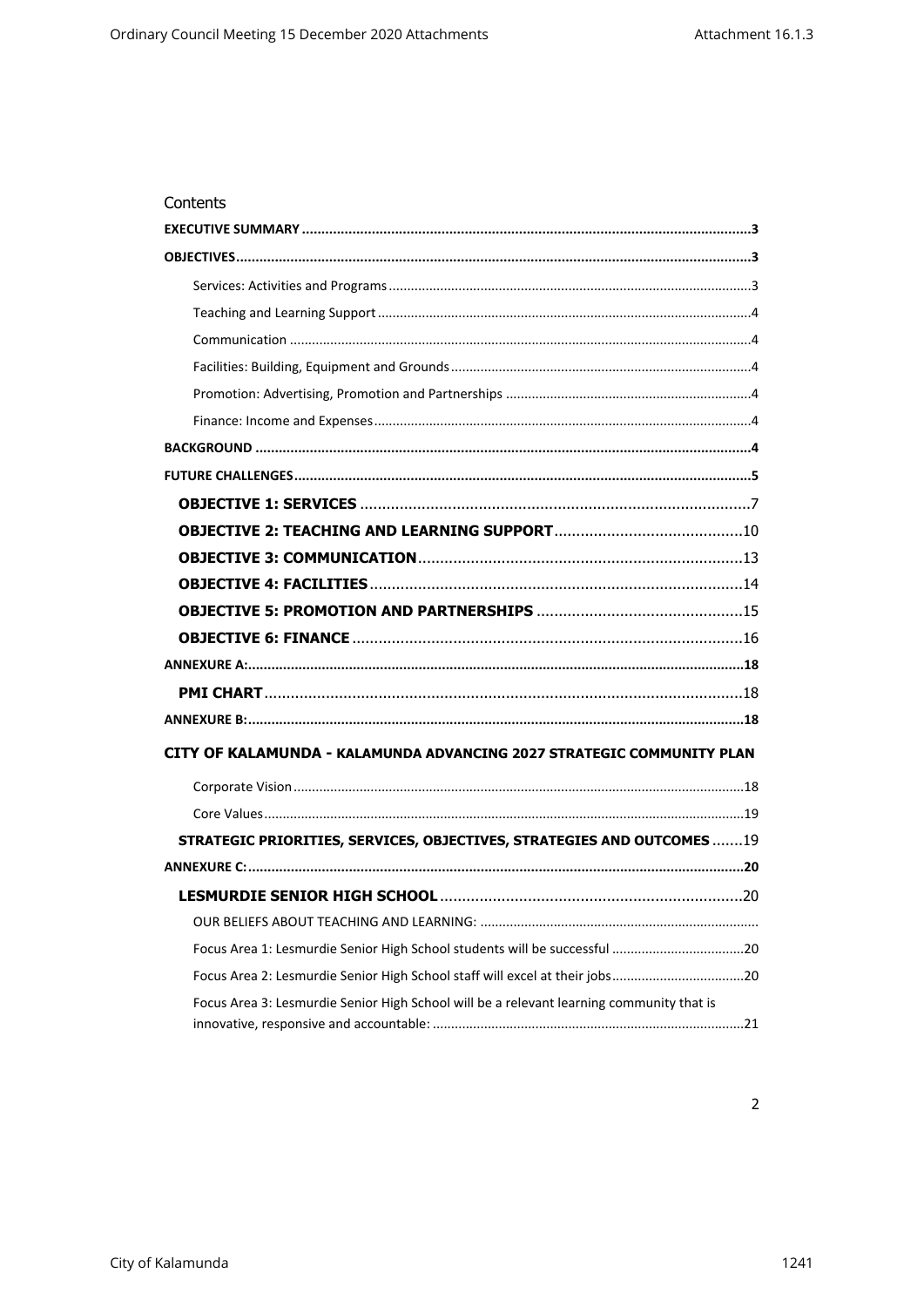# <span id="page-2-0"></span>**EXECUTIVE SUMMARY**

This Operational Plan is intended to provide a clear direction and purpose for the Lesmurdie Community Library, (provided by the City of Kalamunda and the Department of Education, through the Lesmurdie Senior High School) to ensure services are consistent with Councils *Kalamunda Advancing 2027 Strategic Community Plan* and the *Lesmurdie Senior High School Business Plan 2020- 22.* 

The Lesmurdie Community Library Operational Plan follows six key objectives, which include

- Services
- Teaching and Learning Support
- Communication
- **•** Facilities
- Promotion
- Finance

Each objective includes an action, the responsible officer, due date and performance indicator.

The key areas of focus for 2021 will include:

- Presenting library facilities as attractively as possible
- Offering relevant services and programs
- Active engagement with the community
- Optimising promotional and collaborative opportunities with other educational and community service providers, and local businesses.
- Engaging staff and clients actively with E Resources
- Digital technology VR content creation and VR experiential sessions [dependant on SLWA Grant funding January 2021]

The actions will be reviewed on an annual basis to monitor and where necessary enhance practice to ensure the plan is implemented in the most effective and efficient manner possible.

The plan encompasses all aspects of the service and includes: staffing, technology and budgetary considerations.

#### <span id="page-2-1"></span>**OBJECTIVES**

#### **Services: Activities and Programs**

To provide:

- <span id="page-2-2"></span>Resources for lending to library members
- Virtual online services (including eBooks, eAudio, eMagazines, video streaming services and educational databases)
- Children's literacy and school holiday programs
- Adult workshops and programs
- Housebound Delivery service
- Future Planning for City Library Facilities and Services
- Relevant and engaging learning opportunities and support for the Lesmurdie Senior High School community.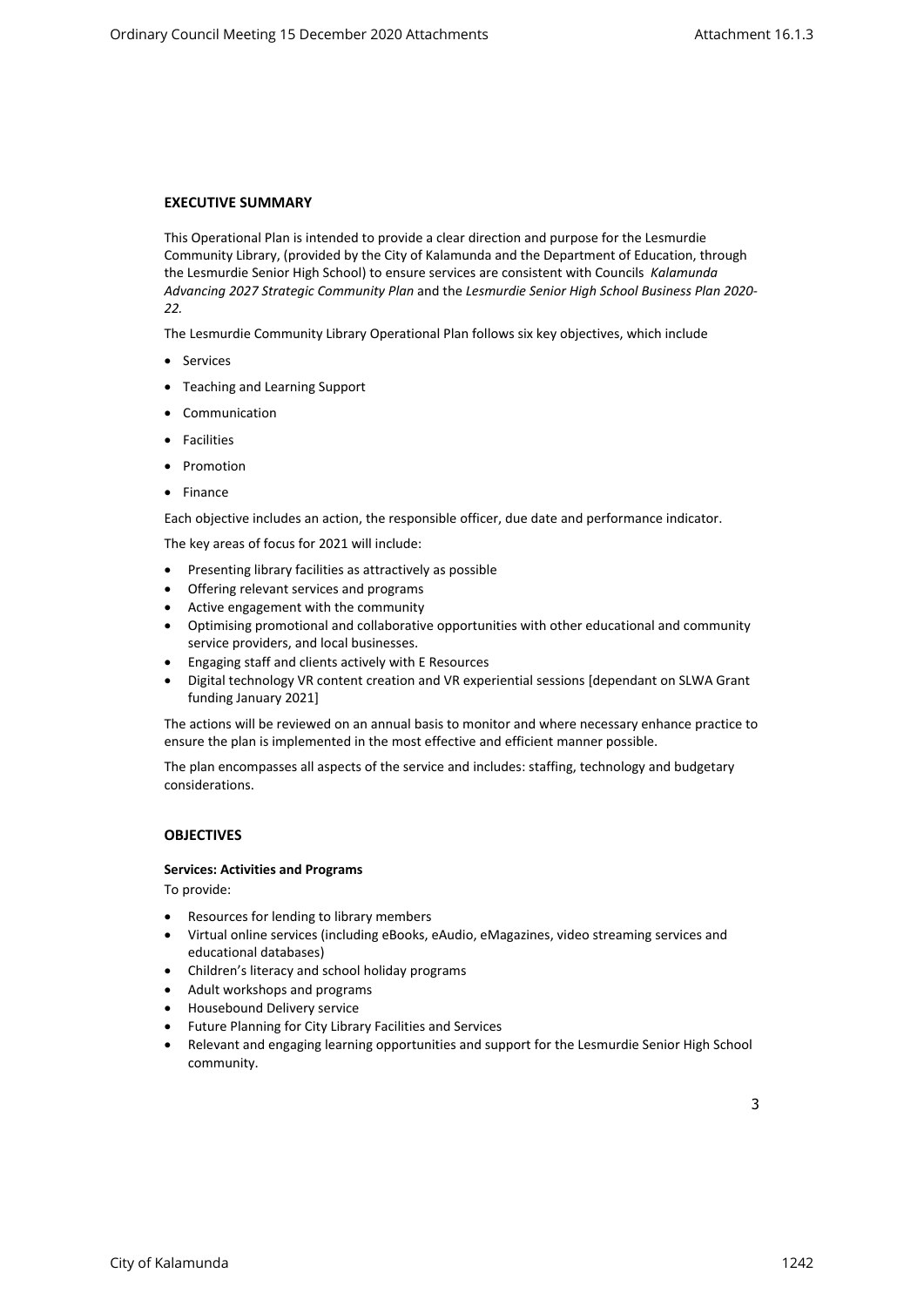#### <span id="page-3-0"></span>**Teaching and Learning Support**

- Lesmurdie Senior High School students will thrive
- <span id="page-3-1"></span>Lesmurdie Senior High School staff will thrive
- Lesmurdie Senior High School places a high priority on providing a nurturing environment
- Nurturing effective leaders is a priority at Lesmurdie Senior High School

#### **Communication**

- To ensure open and honest communication between Lesmurdie Community Library staff at all times.
- To maintain and further develop communication channels using traditional, current and leading edge technologies for all library users.
- <span id="page-3-2"></span>To ensure all communications are in an accessible format.

#### **Facilities: Building, Equipment and Grounds**

- To provide and maintain modern, relevant and quality library facilities inclusive of buildings, plant and equipment and to regularly upgrade these facilities.
- <span id="page-3-3"></span>To present all facilities and grounds in a clean, safe and attractive manner at all times.

#### **Promotion: Advertising, Promotion and Partnerships**

- To keep library members informed of activities and services offered by the library.
- To promote and advertise the library and its services to the wider community in a cost-effective manner.
- To ensure that staff and program contractors represent the library service, and promote all library services, activities and facilities in a positive, helpful and efficient manner.

#### <span id="page-3-4"></span>**Finance: Income and Expenses**

- To achieve the planned budget without sacrificing or jeopardising services, access, quality or safety.
- To ensure that the City of Kalamunda and Lesmurdie Senior High School obtain optimum value and return for their investment and support of the library service.
- To identify and develop possible partnership opportunities with education and community service providers.

#### <span id="page-3-5"></span>**BACKGROUND**

Lesmurdie Community Library offers an integrated library and information service in a partnership between the City of Kalamunda Library Services and Lesmurdie Senior High School. At 37 years old Lesmurdie Library is the oldest purpose-designed joint use library in Western Australia and one of the oldest of its size in Australia.

The library promotes and provides informational, literacy and recreational programs and services to meet the needs of Lesmurdie Senior High School and the wider community, with access to a network of resources at the local, state, national and international levels.

The greater Lesmurdie community population is currently more than 12,000. The growing number of retirees as well as younger families in the area will impact Lesmurdie Community Library's future provision of quality services.

ID Community population projections for 2036, supplied by the City of Kalamunda, for Lesmurdie and Rural East-Walliston residents support this:

4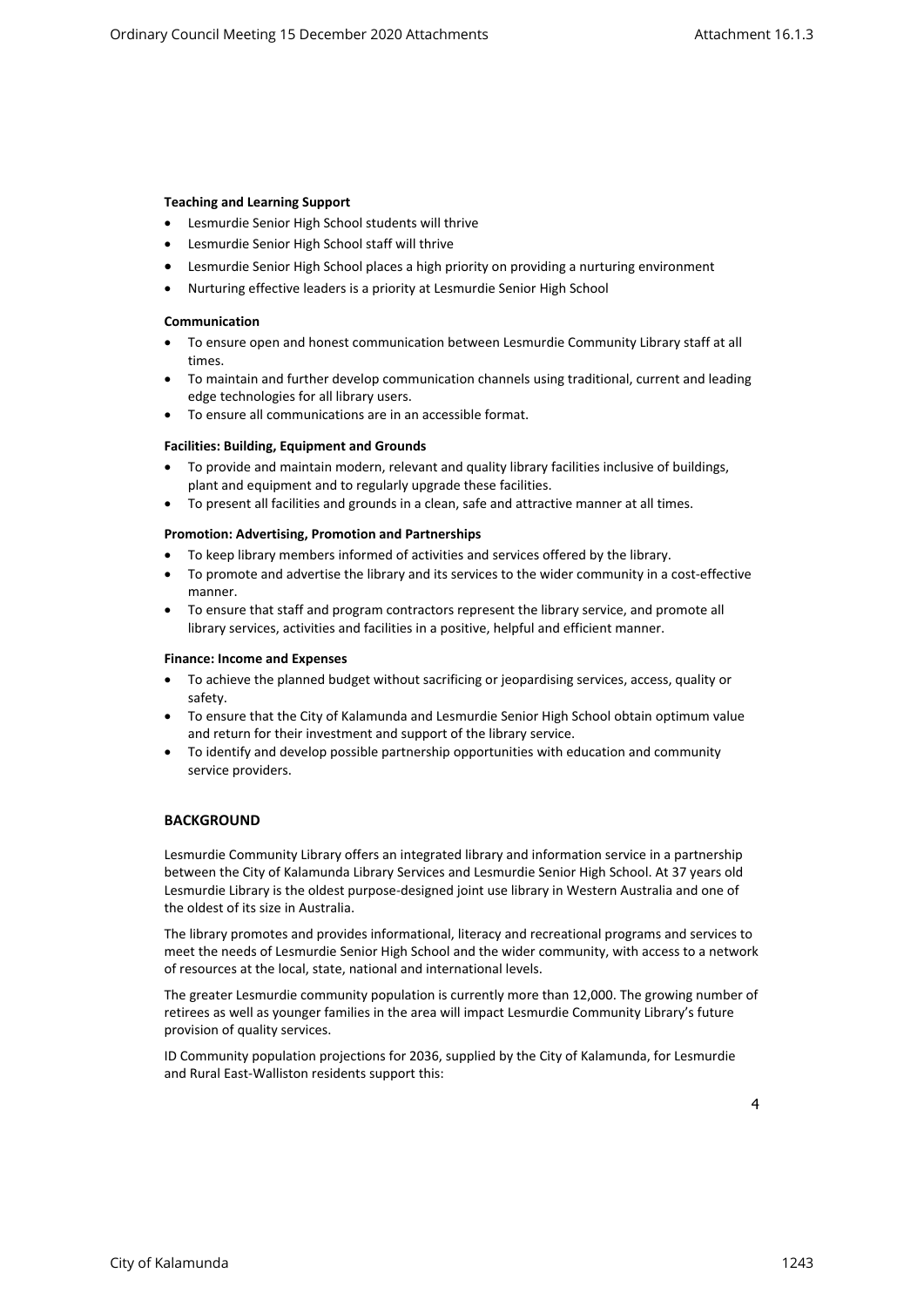# 0-17 years: 25% of population

50 + years: 40% of population.

These age groups are generally heavy library users. Lesmurdie Community Library currently caters for a school population of 1077 students, 77 teachers and a further 52 support staff. 70% percent of Lesmurdie Senior High School students come from the local intake area.



# <span id="page-4-0"></span>**FUTURE CHALLENGES**

Libraries have continually evolving roles from focusing on physical collections and lending to creative learning and digital service provision for the whole community. Meeting the public library, education and life-long learning needs of a distinctly diverse community forms a major part of this Plan.

A key challenge for Lesmurdie Community Library is to meet the needs of its community within the constraints of its existing facilities and physical location.

Shared Library Management System and costs, processes and challenges involved in migrating to a new Library Management System in 2020. Working with the new LMS in 2020 has challenged staff and required many work processes to be reviewed. LMS System changes have been logged regularly and requested to be updated to better suit the library services needs. It is expected as well as opportunities with the new LMS the challenges will continue.

Further challenges and are Framework Agreement reforms being instigated and delivered through the State Library of Western Australia [SLWA] involving:

 Supplier select new system was introduced in 2019 – ALS – Australian Library services – requires keeping updated accurate community profiling, planned collection development and keeping up with current trends to support meeting patron demands

Development of the Library's Operational Plan has been informed by:

- The changing role and profile of libraries, library staff, programs, collections and relationships
- Evolution of the community profile
- Community expectations of public libraries
- What technology makes possible

The broad themes from previous community consultation advise that: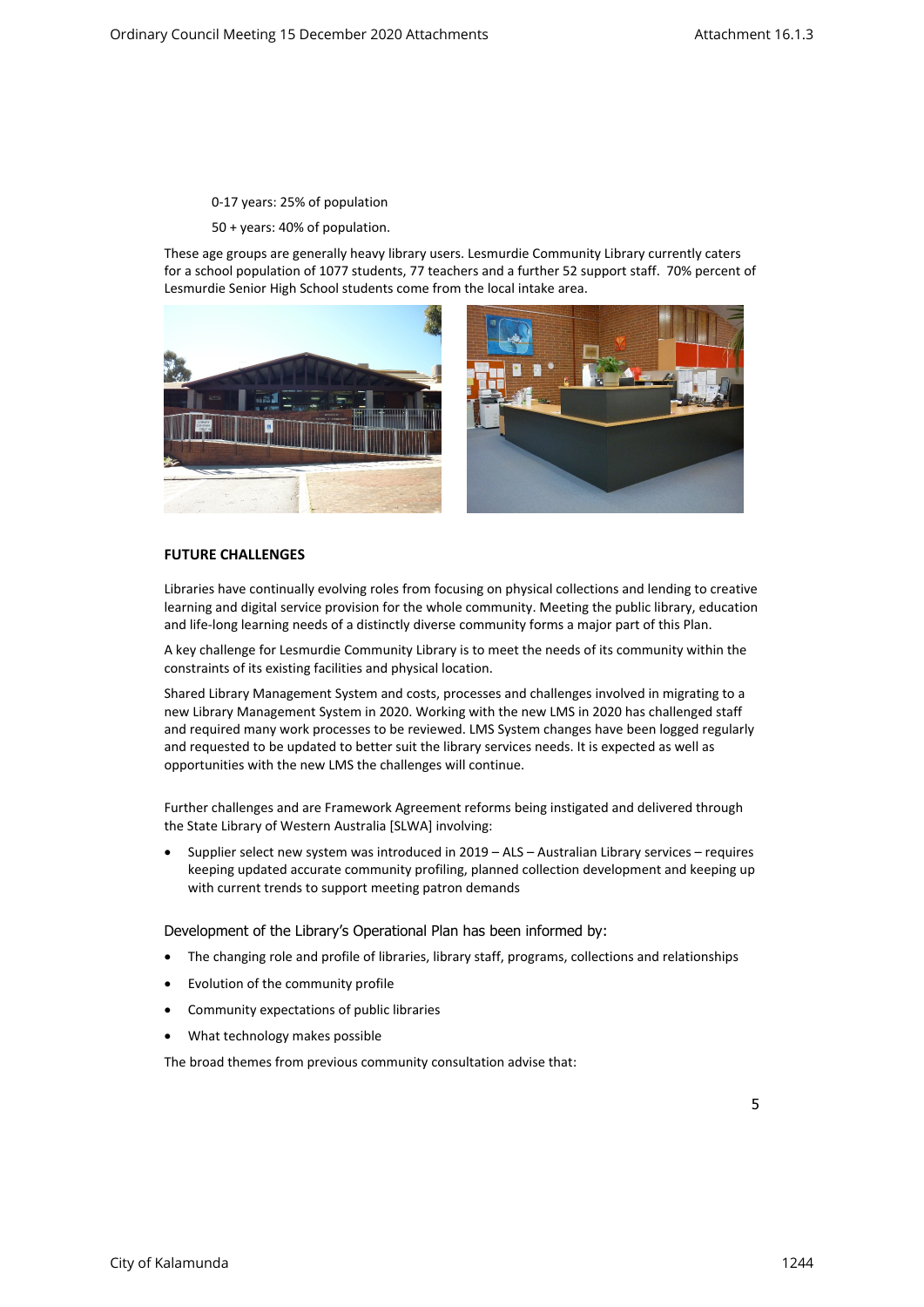- The advice and welcome by library staff is highly valued
- There is considerable demand for more services and greater diversity in service
- Collections must continue to be strengthened and diversified
- Technology holds great potential for service enhancement and delivery
- Aspects of our infrastructure must be improved
- The community needs ongoing information about services available to them.

Lesmurdie Community Library will consistently review industry trends and service provision to identify gaps and new target services. This will ensure all sectors of the community have access to a broad range of education and life-long learning programs and services, irrespective of age, gender, ethnicity, religion, or socio-economic circumstance.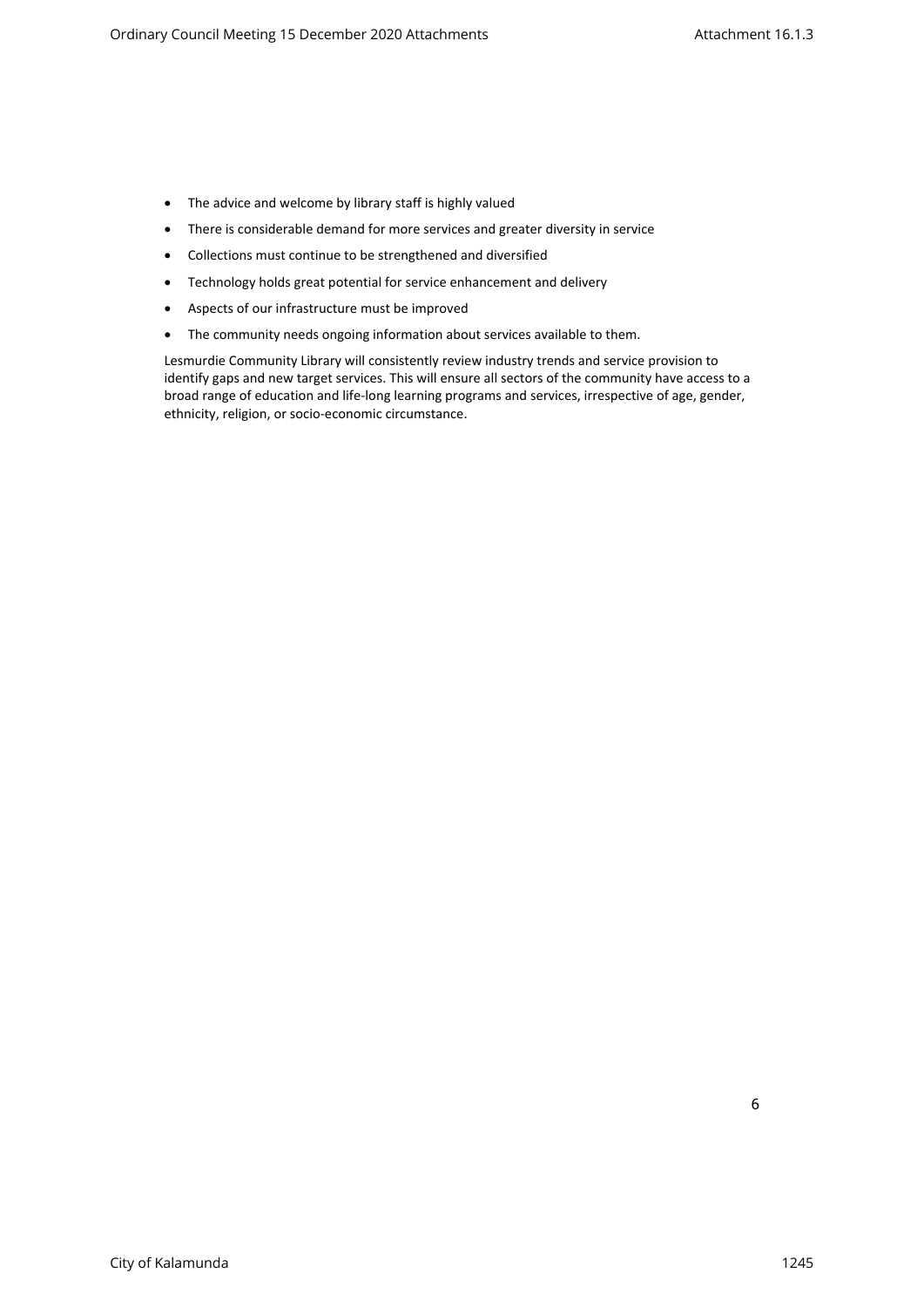# **OBJECTIVE 1: SERVICES**

<span id="page-6-0"></span>

| Outcome                                                                                                                 |                                                     |                                                         |                                                                               |  |  |
|-------------------------------------------------------------------------------------------------------------------------|-----------------------------------------------------|---------------------------------------------------------|-------------------------------------------------------------------------------|--|--|
| To provide:                                                                                                             |                                                     |                                                         |                                                                               |  |  |
| Resources for lending to library members                                                                                |                                                     |                                                         |                                                                               |  |  |
| Virtual online services (including eBooks, eAudio, eMagazines, video streaming services and educational databases)<br>٠ |                                                     |                                                         |                                                                               |  |  |
| Children's literacy and school holiday programs<br>٠                                                                    |                                                     |                                                         |                                                                               |  |  |
| Adult workshops and programs<br>٠                                                                                       |                                                     |                                                         |                                                                               |  |  |
| Housebound Delivery service<br>٠                                                                                        |                                                     |                                                         |                                                                               |  |  |
| Future Planning for City Library Facilities and Services<br>٠                                                           |                                                     |                                                         |                                                                               |  |  |
| Relevant and engaging learning opportunities and support for the Lesmurdie Senior High School community                 |                                                     |                                                         |                                                                               |  |  |
| When<br><b>Tasks</b><br>Who<br><b>Performance Indicator</b>                                                             |                                                     |                                                         |                                                                               |  |  |
| Provide the opening hours contained in Exhibit 2. subject<br>to variations caused by changes in demand                  | <b>Branch Librarian</b><br><b>Teacher Librarian</b> | Ongoing                                                 | Visitor statistics                                                            |  |  |
| Weekly Storytime sessions to be conducted during school<br>terms                                                        | <b>Branch Librarian</b>                             | Ongoing                                                 | Story time attendance statistics                                              |  |  |
| School holiday activities to be conducted during all school<br>holidays and Christmas Celebration activity              | <b>Branch Librarian</b>                             | April, July, October,<br>January,<br>December/Christmas | School holiday activities and<br>Christmas Storytime attendance<br>statistics |  |  |
| Participate in the Western Australian Young Readers Book<br>Award program                                               | <b>Teacher Librarian</b><br><b>Branch Librarian</b> | May-September                                           | <b>WAYRBA voting statistics</b><br>WAYRBA books purchased and<br>promoted     |  |  |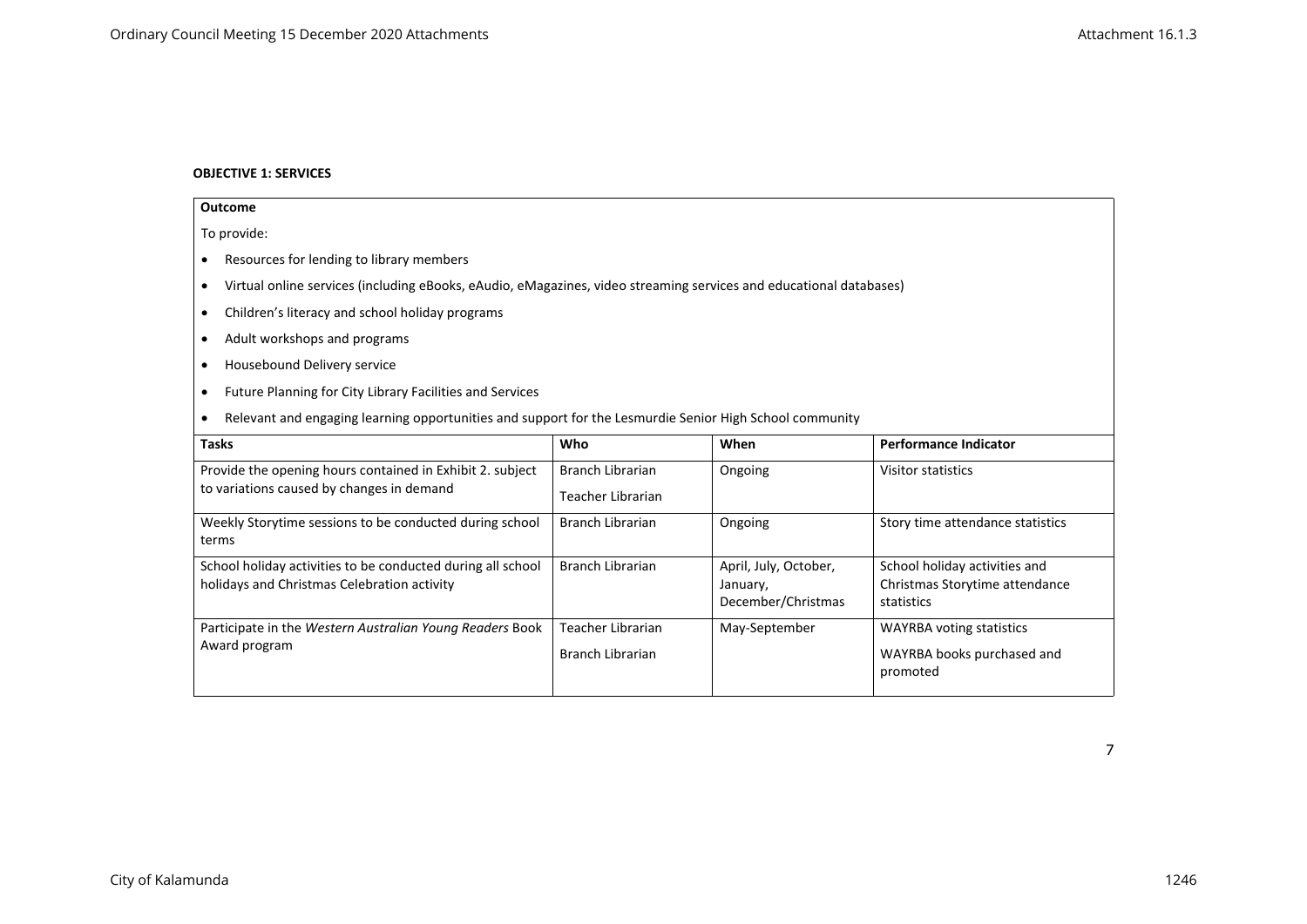| Organise and participate in activities for Children's Book<br>Week                                                                              | <b>Branch Librarian</b><br><b>Teacher Librarian</b> | August                                               | Statistics on school children attending<br>events; and feedback from<br>teachers/students                                                                        |
|-------------------------------------------------------------------------------------------------------------------------------------------------|-----------------------------------------------------|------------------------------------------------------|------------------------------------------------------------------------------------------------------------------------------------------------------------------|
| Participate in and promote Australian Library and<br>Information Week through one display and one event or<br>program                           | <b>Branch Librarian</b>                             | May                                                  | Visitor statistics during Australian<br>Library & Information Week<br>Photos of display posted on Libraries<br>Facebook page or City Library services<br>website |
| Participate in National Simultaneous Story time as an<br>outreach event (LIW)                                                                   | <b>Branch Librarian</b>                             | May                                                  | NSST school or learning centre visit                                                                                                                             |
| Participate in Library Lovers Week through one display                                                                                          | <b>Branch Librarian</b><br><b>Teacher Librarian</b> | February                                             | Visitor statistics during Library Lovers<br>Week<br>Statistics for participation in quiz and<br>Blind date with a book activity                                  |
| Continued participation in the Better Beginnings literacy<br>program in collaboration with State Library of WA and Rio<br>Tinto WA Future Fund. | <b>Branch Librarian</b>                             | Ongoing                                              | Records of Better Beginnings kits<br>distributed via Lesmurdie library to 7<br>local Primary schools - Kindergarten<br>classes                                   |
| Distribute Knight Owl Quest kits to Pre-primary and Year<br>One students at local primary schools                                               | <b>Branch Librarian</b>                             | Ongoing                                              | Records of KOQ kits distributed                                                                                                                                  |
| Two authors or presenters for adult audience                                                                                                    | <b>Branch Librarian</b>                             | Annually                                             | Attendance statistics<br>Anecdotal Feedback                                                                                                                      |
| Digital technology: Virtual Reality                                                                                                             | <b>Branch Librarian</b>                             | Ongoing                                              | <b>VR Content created</b>                                                                                                                                        |
| 360-degree camera - VR content creation and VR<br>experiential sessions                                                                         |                                                     | [Dependant on SLWA<br>Grant funding January<br>2021] | Attendance statistics/Anecdotal<br>Feedback                                                                                                                      |
|                                                                                                                                                 |                                                     |                                                      | <b>Evaluation Forms</b>                                                                                                                                          |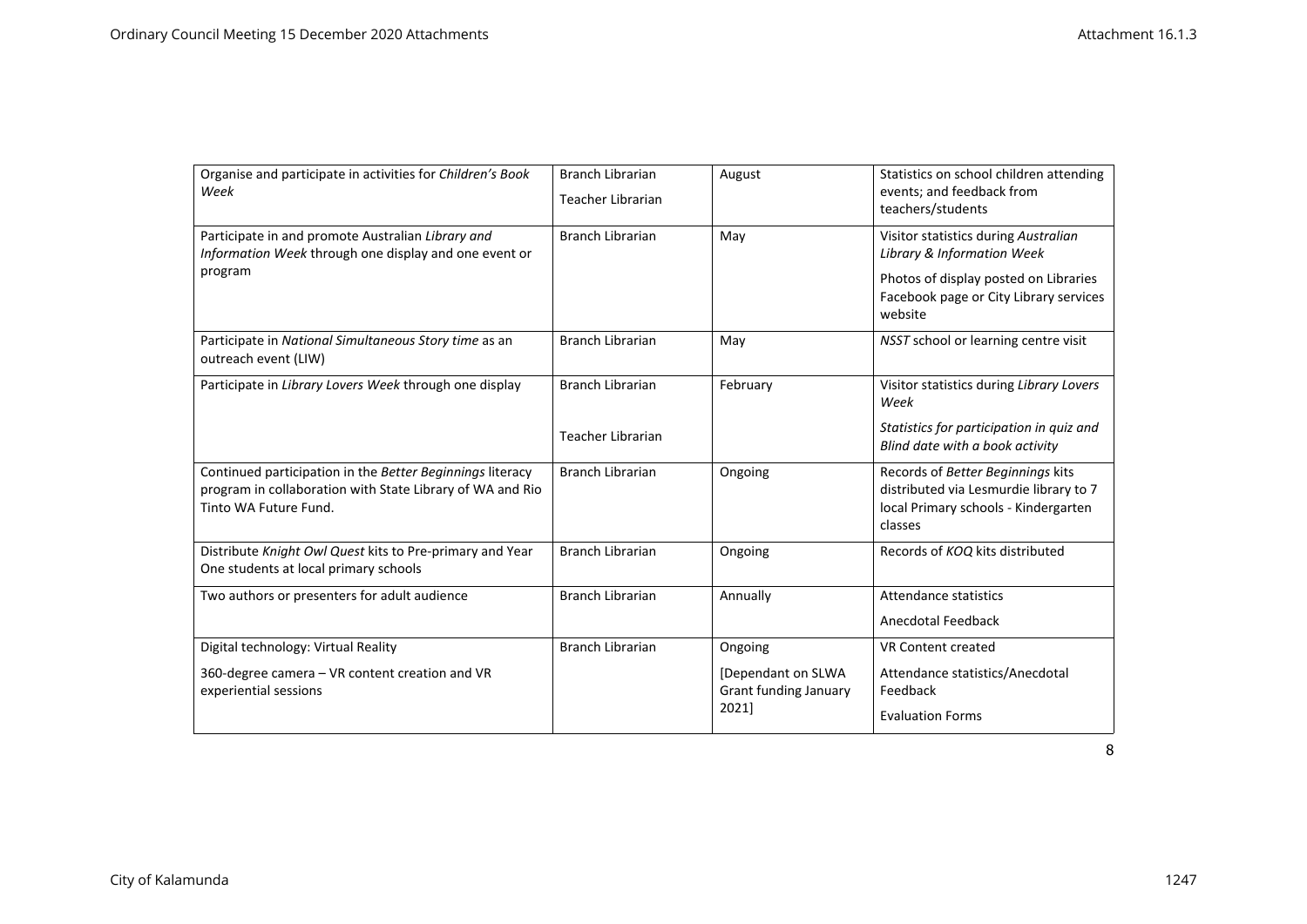| Promote library services through one local Pop-up Library<br>event                                                            | Branch Librarian                      | Annually | Anecdotal Feedback                                                |
|-------------------------------------------------------------------------------------------------------------------------------|---------------------------------------|----------|-------------------------------------------------------------------|
| Develop and maintain diverse and relevant library<br>collections according to the Collection Development<br>Guidelines policy | Branch Librarian<br>Teacher Librarian | Ongoing  | Issues statistics<br>Anecdotal feedback from staff and<br>patrons |
| Manage the provision of inter-library loans within new<br>SLWA guidelines                                                     | Branch Librarian                      | Ongoing  | Inter-library loans statistics                                    |
| Provide and maintain public use internet and word<br>processing services                                                      | Branch Librarian                      | Ongoing  | <b>Booking statistics</b>                                         |
| Ensure the availability of relevant Council information to<br>the community                                                   | Branch Librarian                      | Ongoing  | Displays as required                                              |
| Promote and develop services to housebound users.                                                                             | Branch Librarian                      | Ongoing  | Annual contact with local Aged Care<br>facilities                 |

# **Exhibit 2: Opening hours for Lesmurdie Community Library:**

# **School Terms** School Holidays

| Monday, Wednesday, Thursday, Friday | $8.15$ am $-5.00$ pm   | Monday, Tuesday, Wednesday, Thursday, Friday | $9.00$ am - $1.00$ pm |
|-------------------------------------|------------------------|----------------------------------------------|-----------------------|
| Tuesday                             | $8.15$ am - 7.00pm $*$ | Saturday                                     | $9.00am -$            |
|                                     |                        |                                              | 12.00pm               |
| Saturday                            | $9.00$ am $- 12.00$ pm | Sunday                                       | Closed                |
| Sunday                              | Closed                 | <b>Public Holidays</b>                       | Closed                |
| <b>Public Holidays</b>              | Closed                 |                                              |                       |

\* Anticipated return to late evening Tuesday opening hours in 2021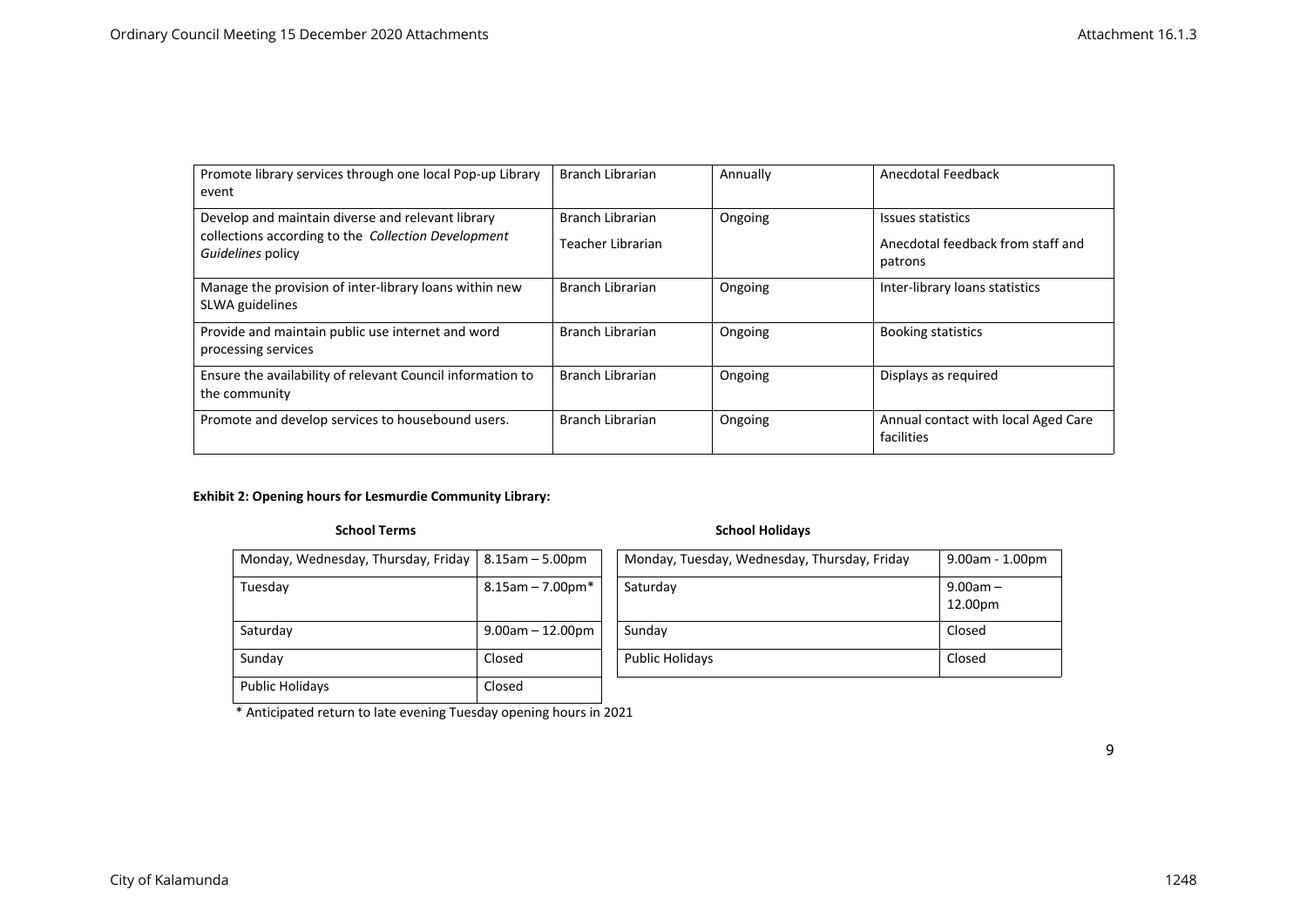#### **OBJECTIVE 2: TEACHING AND LEARNING SUPPORT**

- Lesmurdie Senior High School students will thrive
- Lesmurdie Senior High School staff will thrive
- Lesmurdie Senior High School places a high priority on making school safe, fun and an inspirational place to learn
- $\vert \bullet \vert$  Shaping future leaders is a priority at Lesmurdie Senior High School

<span id="page-9-0"></span>

| <b>Task</b>                                                                                                                                                                                      | Who               | When    | <b>Performance Indicator</b>                                                                                                                                                             |
|--------------------------------------------------------------------------------------------------------------------------------------------------------------------------------------------------|-------------------|---------|------------------------------------------------------------------------------------------------------------------------------------------------------------------------------------------|
| <b>Priority 1 Thriving Students</b><br>Develop an explicit approach for embedding<br>the seven general capabilities in the WA<br>Curriculum to assist students to live and work<br>successfully. | Teacher Librarian | Ongoing | Year 7 & 8 Common Assessment tasks include<br>elements of the seven general capabilities<br>Evidence of collaborations with teachers                                                     |
| Ensure explicit and sequenced teaching of<br>study skills across all years and learning areas.                                                                                                   | Teacher Librarian | Ongoing | Library skills program delivered to all Year Seven<br>students<br>Study skills delivered to Years 8-12 as requested.<br>Topics such as plagiarism, cyber safety, use of social<br>media. |
| Develop and implement a targeted school wide<br>literacy and numeracy plan.                                                                                                                      | Teacher Librarian | Ongoing | TL's to deliver Year Seven Literacy program<br>Guided reading approach to be delivered to Year<br>Seven students<br>Promotion of new books and genres to students                        |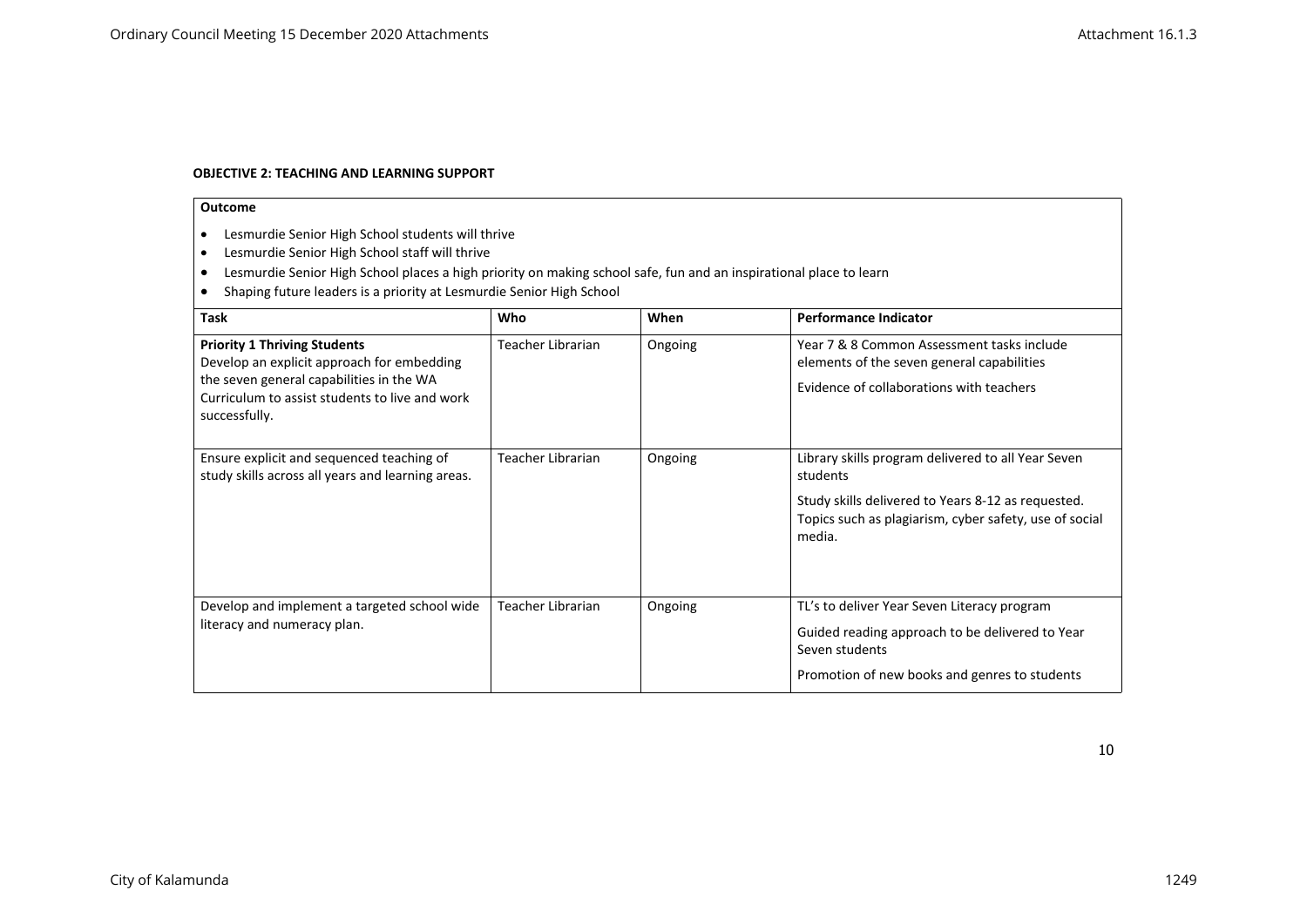|                                                                                                                                                                    |                          |         | Encourage curiosity through the use of displays for<br>genres, special events and UN recognised days and<br>weeks                                                                                          |
|--------------------------------------------------------------------------------------------------------------------------------------------------------------------|--------------------------|---------|------------------------------------------------------------------------------------------------------------------------------------------------------------------------------------------------------------|
| <b>Priority 2 Thriving Staff</b><br>Continue the implementation of LSHS<br>Performance and Development model for<br>improving professional practice for all staff. | <b>Teacher Librarian</b> | Ongoing | Cyclical review and feedback<br>Meeting twice a year with Library staff to complete<br>the process<br>Documentation of all staff is up to date.                                                            |
| Provide Professional Learning opportunities<br>focused on supporting successful students with<br>distinct needs.                                                   | <b>Teacher Librarian</b> | Ongoing | Attendance at the National Reading Conference<br>Participation in the CONNECT group for Secondary<br><b>Literacy Co-ordinators</b><br>Membership of WASLA                                                  |
| Develop a whole school Teaching and Learning<br>Framework and provide staff with ongoing<br>support during its implementation.                                     | <b>Teacher Librarian</b> | Ongoing | Updating and monitoring the use of the Library<br>Homepage<br>Participation in internal PD offered in developing a T<br>& L Framework                                                                      |
| Develop and promote innovative and strategic<br>applications of technology in the classroom.                                                                       | <b>Teacher Librarian</b> | Ongoing | Presenting breakout sessions to staff on using<br><b>TV4Education</b><br>Implementing cloud based Symphony SirsiDynix into<br>the Library<br>Statistics for use of TV4Education, Lib Guides and<br>Book-It |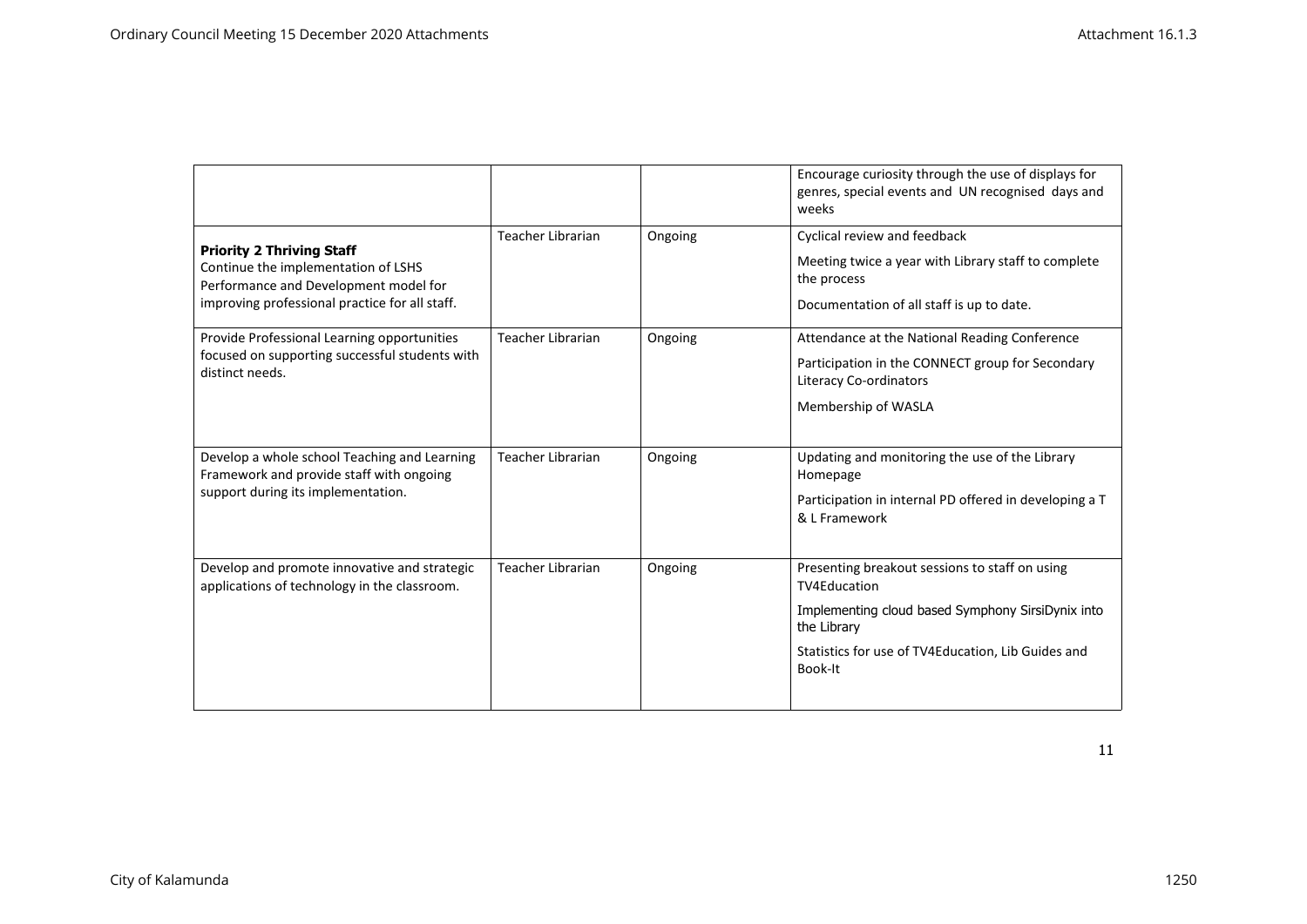| Nurture a shared responsibility of staff wellness<br>by providing opportunities for staff to connect,<br>thrive and feel empowered to perform at their<br>best. | <b>Teacher Librarian</b> | Ongoing | Providing opportunities for regular and consistent<br>feedback between staff and manager<br>Attend Learning Area Meetings.<br>Link Library displays to curriculum, including student<br>work.<br>Invite staff to suggest display themes linked to their<br>current curriculum |
|-----------------------------------------------------------------------------------------------------------------------------------------------------------------|--------------------------|---------|-------------------------------------------------------------------------------------------------------------------------------------------------------------------------------------------------------------------------------------------------------------------------------|
| <b>Priority 3 Nurturing Environment</b><br>Foster positive and respectful relationships                                                                         | <b>Teacher Librarian</b> | Ongoing | Reduce the number of students referred or recorded<br>for inappropriate or disrespectful behaviour                                                                                                                                                                            |
| within the School Community through targeted<br>programs that consider the wellbeing of staff                                                                   |                          |         | Decrease of student welfare events on Compass and<br>emails to Student Services managers                                                                                                                                                                                      |
| and students. (eg ACSF, PBS, Pos Ed and/or<br>other).                                                                                                           |                          |         | Record number and category of displays in fiction<br>and non-fiction areas                                                                                                                                                                                                    |
|                                                                                                                                                                 |                          |         | Increase in number of students using the Library<br>before school, at lunchtime and after school extra-<br>curricular clubs, events and activities, providing a<br>safe environment                                                                                           |
| Continue to develop and implement the ethical<br>and safe use of technology.                                                                                    | Teacher Librarian        | Ongoing | Seating allocation of computers to students<br>Presenting cyber safety lessons to year seven<br>students                                                                                                                                                                      |
| <b>Priority 4 Nurturing Effective Leaders</b><br>Continue and enhance aspirant programs for                                                                     | <b>Teacher Librarian</b> | Ongoing | Staff opportunity to engage with the aspirant<br>program                                                                                                                                                                                                                      |
| staff.<br>Identify Professional Learning needs to provide<br>opportunities for growth in leadership roles.                                                      |                          |         | Attend Professional Learning on Leadership in<br>Libraries                                                                                                                                                                                                                    |
| Embed a culture of inclusive<br>decision making.                                                                                                                |                          |         | Maintain open two way communication between<br>manager and staff member                                                                                                                                                                                                       |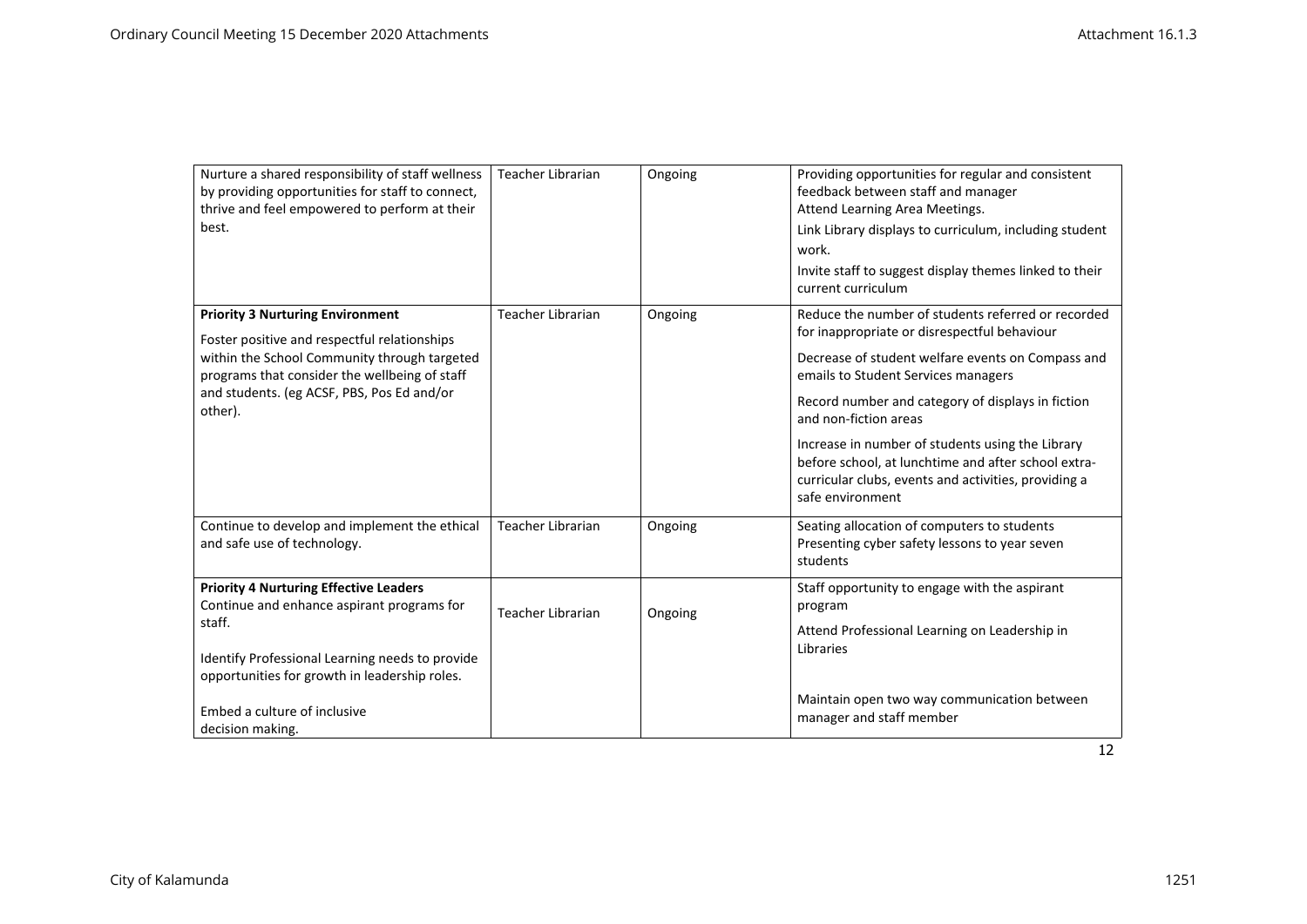#### **OBJECTIVE 3: COMMUNICATION**

- To ensure open and honest communication between Lesmurdie Community Library staff at all times
- To maintain and further develop communication channel for all library users, utilising traditional, current and leading edge technologies
- To ensure all communications are in an accessible format

<span id="page-12-0"></span>

| <b>Tasks</b>                                                                                                    | Who                                   | When                         | <b>Performance Indicator</b>                                                                         |
|-----------------------------------------------------------------------------------------------------------------|---------------------------------------|------------------------------|------------------------------------------------------------------------------------------------------|
| Maintain healthy regular communications<br>that ensure all staff are updated with all<br>current Library issues | Branch Librarian<br>Teacher Librarian | As required                  | Email records; circulate information<br>Staff communications diary                                   |
|                                                                                                                 |                                       | Semester<br>Semester         | One formal Team meeting and one Team<br>Training each year                                           |
| Monitor and respond to Customer Suggestion<br>forms, feedback and incoming mail                                 | Branch Librarian<br>Teacher Librarian | Ongoing                      | Customer forms filed with responses<br>Suggestions, feedback actioned if possible<br>and appropriate |
| Identify staff development opportunities<br>during PES evaluation/ Performance and<br>Development               | Branch Librarian<br>Teacher Librarian | Annually<br>December-January | PES- Personnel Evaluation System<br>Performance and Development records<br>filed                     |
| Participate in monthly Library Leadership<br>Team meetings with progress updates from<br>each branch            | Branch Librarian                      | Monthly                      | Minutes distributed                                                                                  |
| Participate in Leadership Meetings &                                                                            | Teacher Librarian                     | Weekly                       | Minutes distributed                                                                                  |
| <b>General Staff meetings</b>                                                                                   |                                       | As required                  | Attendance records                                                                                   |
| Maintain no less than two Joint Use<br>Management Committee meetings each year                                  | Management Committee                  | 2-4 per year                 |                                                                                                      |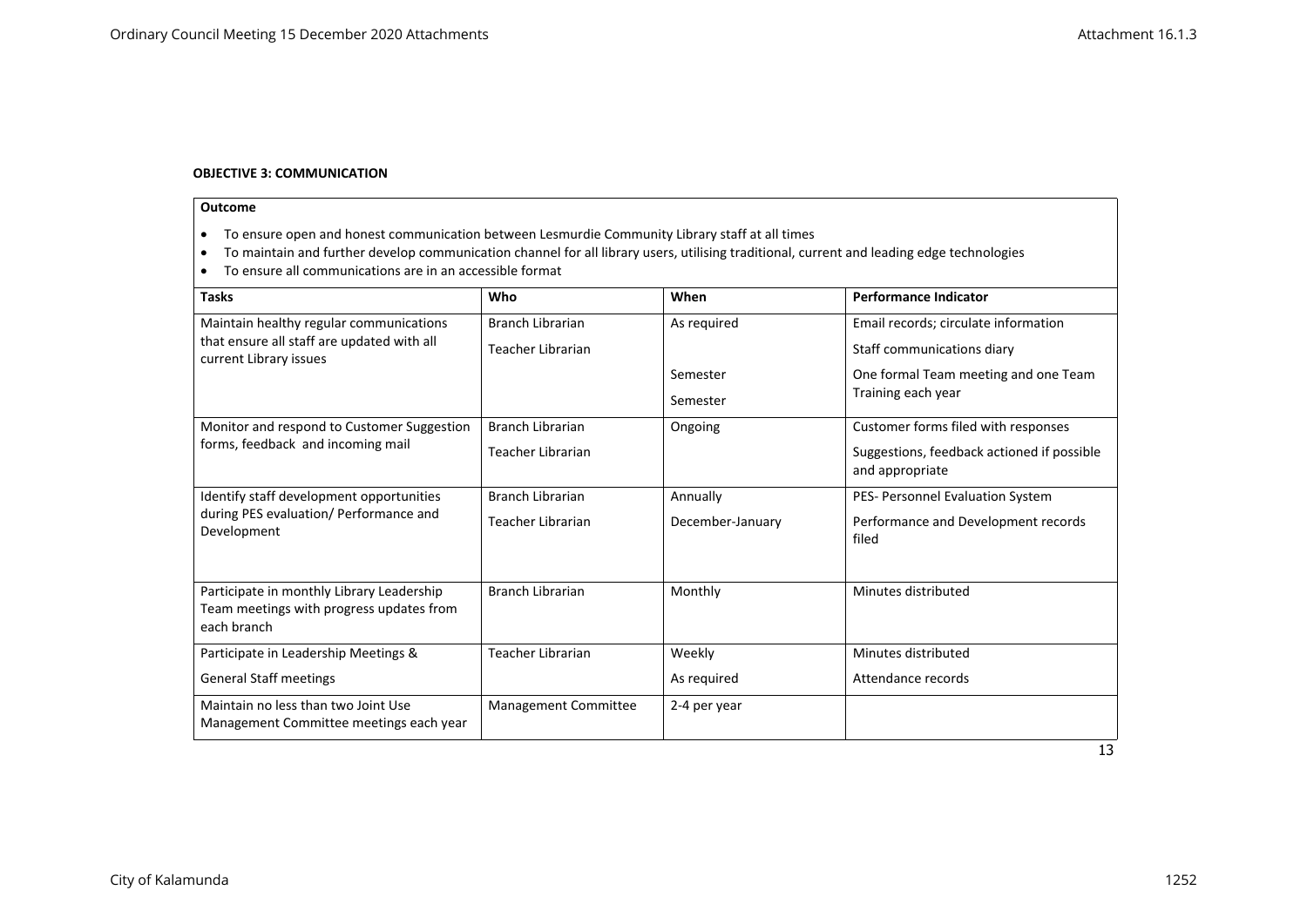| Branch Librarian                       | Minutes distributed                                            |
|----------------------------------------|----------------------------------------------------------------|
| Branch Librarian/ Teacher<br>Librarian | Half Yearly report<br>Annual report<br><b>Operational Plan</b> |

## **OBJECTIVE 4: FACILITIES**

- To provide and maintain modern, relevant and quality library facilities inclusive of buildings, plant and equipment and to regularly upgrade these facilities
- To present all facilities and grounds in a clean, safe and attractive manner at all times

<span id="page-13-0"></span>

| <b>Tasks</b>                                                                 | Who                                   | When    | <b>Performance Indicator</b>                                                                                      |
|------------------------------------------------------------------------------|---------------------------------------|---------|-------------------------------------------------------------------------------------------------------------------|
| Maintain and improve attractiveness of Library via<br>monitoring of cleaning | Branch Librarian<br>Teacher Librarian | Ongoing | Anecdotal                                                                                                         |
| Maintain a five-year plan to update and replace<br>equipment and furnishings | Branch Librarian<br>Teacher Librarian | Ongoing | Records of capital expenditure in Annual<br>Report                                                                |
| Deliver dynamic, relevant services in a sustainable<br>environment           | Branch Librarian<br>Teacher Librarian | Ongoing | Annually review use of library space and<br>adjust as required<br>Report changes in Quarterly & Annual<br>reports |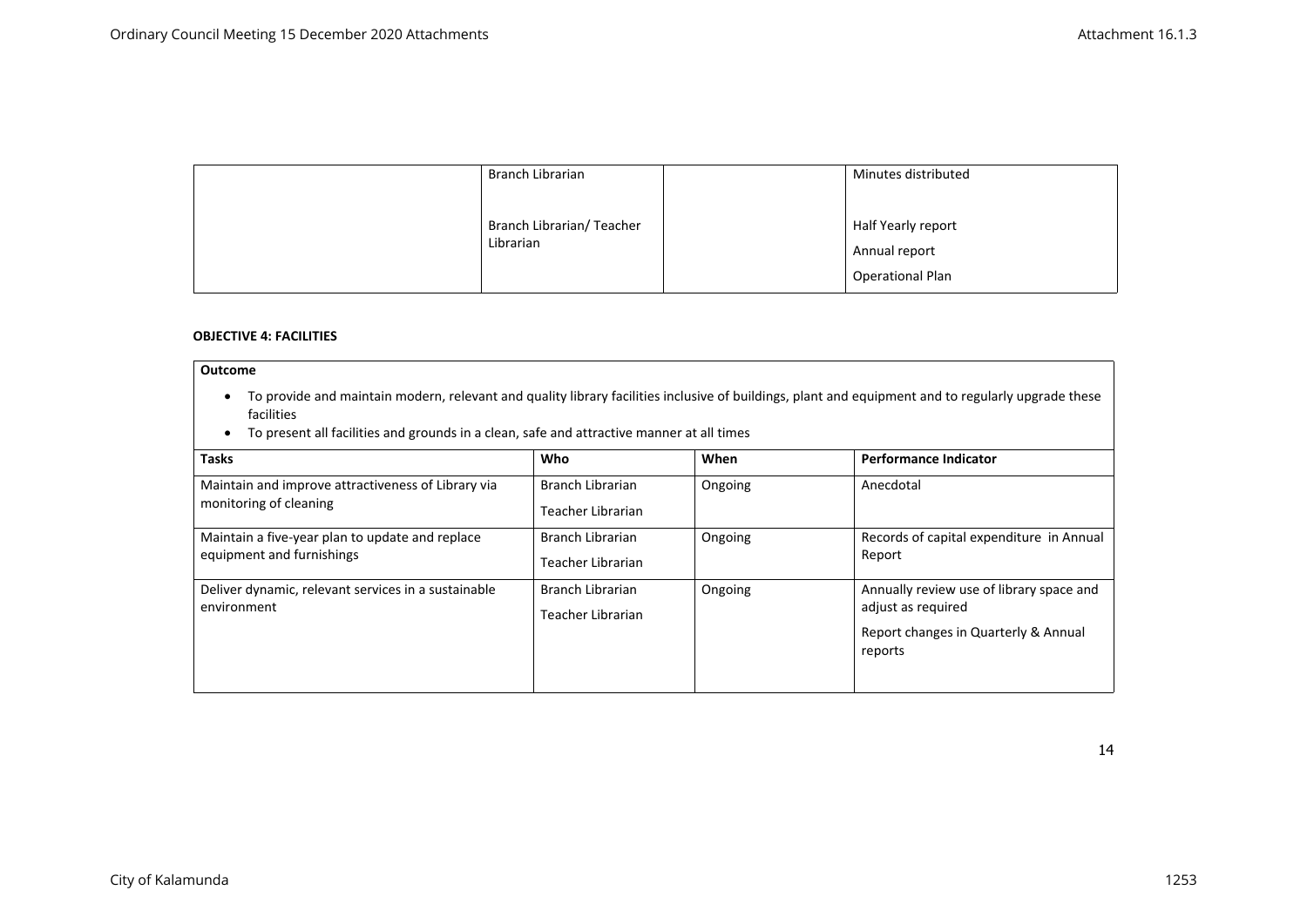| Implementation of new Library Management System in   | Branch Librarian      | Ensure staff procedures are reviewed   |
|------------------------------------------------------|-----------------------|----------------------------------------|
| 2020 ongoing updates/ procedural reviews required in | Teacher Librarian     | and continual improvement requests are |
| 2021                                                 | E-Services Specialist | logged                                 |

#### **OBJECTIVE 5: PROMOTION AND PARTNERSHIPS**

- To keep library members informed of activities and services offered by the library
- To promote and advertise the library and its services to the wider community in a cost effective manner
- To ensure that staff and program contractors represent the library service, and promote all library services, activities and facilities in a positive, helpful and efficient manner

<span id="page-14-0"></span>

| <b>Tasks: Advertising &amp; Promotion</b>            | Who                                     | When                         | <b>Performance Indicator</b>                         |
|------------------------------------------------------|-----------------------------------------|------------------------------|------------------------------------------------------|
| Internal – provide relevant information of Library   | Branch Librarian                        | As required                  | Attendance statistics at library events              |
| events to PR team for development of promotional     |                                         |                              | Event feedback responses                             |
| material                                             |                                         |                              | Anecdotal                                            |
| External – Liaise with Customer and Public Relations |                                         |                              | Email / flyers / FB posts                            |
| Department to promote library services and           |                                         |                              |                                                      |
| programs / City website, library services website    |                                         |                              |                                                      |
| Library Web Page:                                    | Coordinator Culture, Arts,<br>Libraries | Annually, and as<br>required | Attendance statistics at library events,<br>programs |
| Promote library activities, services and programs    | City PR department                      |                              | Anecdotal                                            |
|                                                      | <b>E-Services Specialist</b>            |                              | Records of emails                                    |
|                                                      | Branch Librarian                        |                              |                                                      |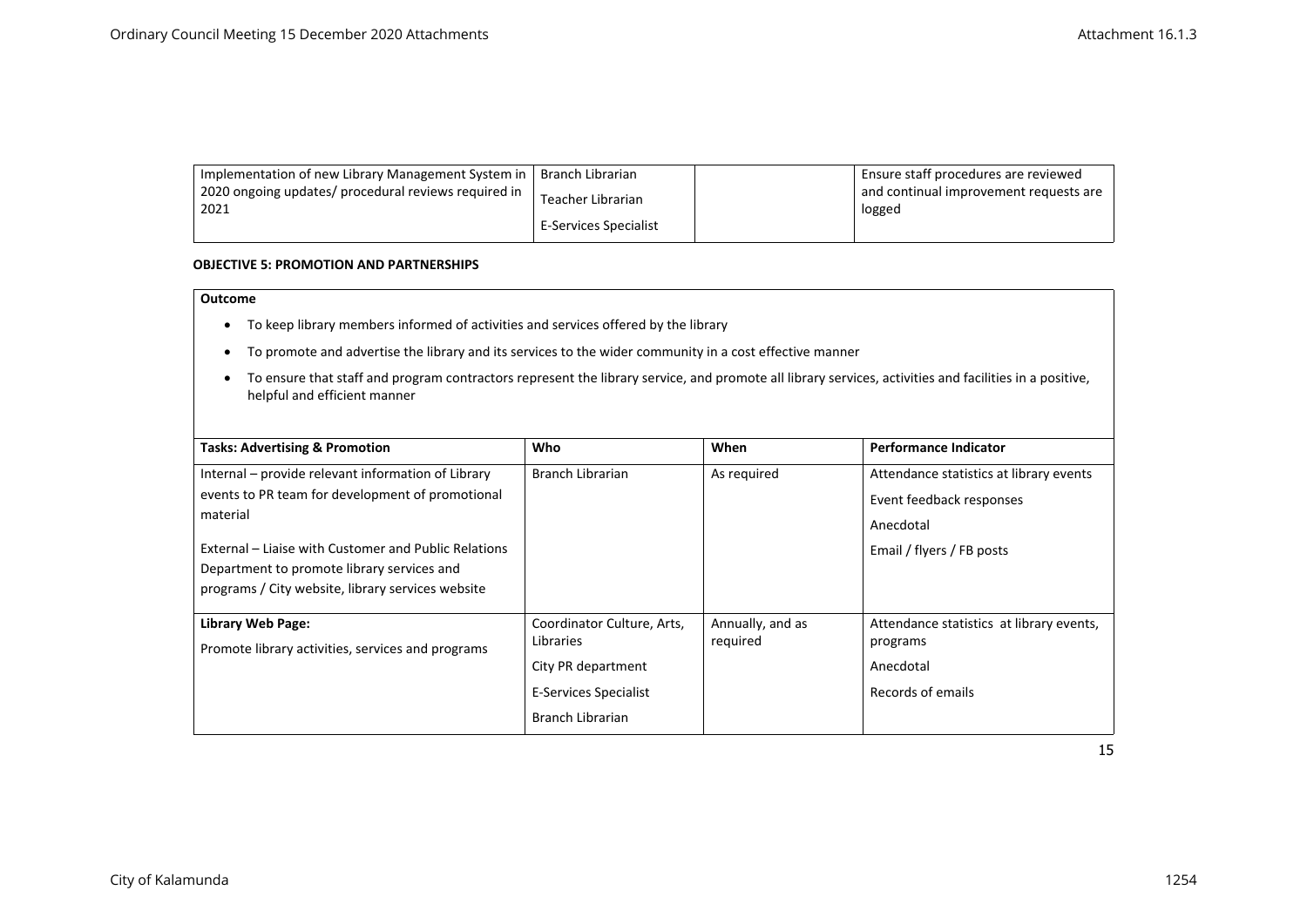| <b>Social Media</b>                                                                                                                      |                                                  |          | Attendance statistics at library events                                                               |
|------------------------------------------------------------------------------------------------------------------------------------------|--------------------------------------------------|----------|-------------------------------------------------------------------------------------------------------|
| Provide promotional information to eServices<br>Specialist to ensure events are promoted on:<br>Libraries Facebook<br>Libraries web page | Branch Librarian<br><b>E-Services Specialist</b> | Ongoing  | Event Feedback form<br>Anecdotal<br>FB posts                                                          |
| <b>School Promotion</b><br>Promote library events, services and programs on:<br>School website<br>School Facebook<br>Daily Notices       | <b>Teacher Librarian</b>                         | Ongoing  | Record attendance statistics at library<br>events<br>Collect written and verbal feedback at<br>events |
| General<br>Library staff are positive, helpful and efficient in their<br>dealings with the community                                     | City and School staff                            | Ongoing  | Feedback from surveys and event<br>attendance statistics<br>Event Feedback form<br>Anecdotal          |
| Pop-Up Library<br>Promote and advertise the library and its services to<br>the wider community through a pop-up library event            | <b>Branch Librarian</b>                          | Annually | Records of kits, brochures, better<br>beginnings packs and giveaways                                  |

#### **OBJECTIVE 6: FINANCE**

- To achieve the planned budget without sacrificing or jeopardising services, access, quality or safety
- <span id="page-15-0"></span> To ensure that the City of Kalamunda and Lesmurdie Senior High School obtain optimum value and return for their investment and support of the library service.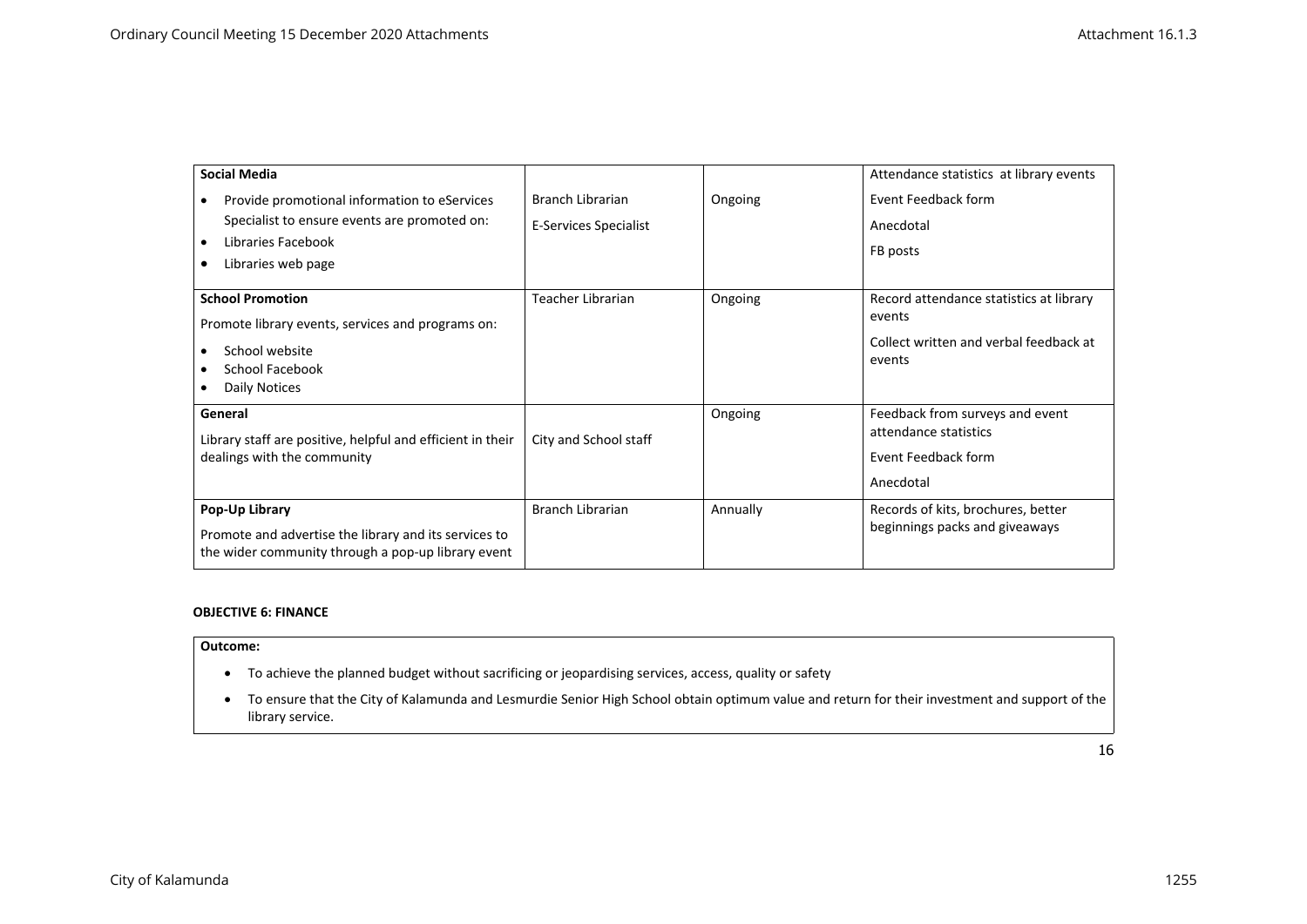| To identify and develop possible partnership opportunities with education and community service providers. |                                                                                                                   |                                                                                 |                                                                                                              |  |
|------------------------------------------------------------------------------------------------------------|-------------------------------------------------------------------------------------------------------------------|---------------------------------------------------------------------------------|--------------------------------------------------------------------------------------------------------------|--|
| <b>Task</b>                                                                                                | Who                                                                                                               | When                                                                            | <b>Performance Indicator</b>                                                                                 |  |
| To achieve the planned budget as per 2020-2021<br>budget for City of Kalamunda                             | <b>Branch Librarian</b>                                                                                           | April budget submission                                                         | Budget performance consistent with<br>budget targets in June 2021<br>Records of expenditure                  |  |
| To achieve the planned budget as per 2021<br>budget for School                                             | Teacher Librarian                                                                                                 | September budget<br>submission                                                  | Budget performance consistent with<br>budget targets for 2021<br>Records of expenditure                      |  |
| Implement the capital works budget                                                                         | Coordinator Culture, Arts,<br>Libraries<br><b>Business Administrator</b><br>Branch Librarian<br>Teacher Librarian | April budget submission.<br>[Pending decision from]<br>LSHS Finance Committee]. | Approved capital expenditure items are<br>implemented<br>Records kept with school business<br>administration |  |

# **Proposed Capital Expenditure Items - for future consideration by the Lesmurdie Senior High School Finance Committee**

- 1. Roofing maintenance
- 2. Upgrade library verandah and entrance, garden at front of Library needs planting out
- 3. Re-Paint library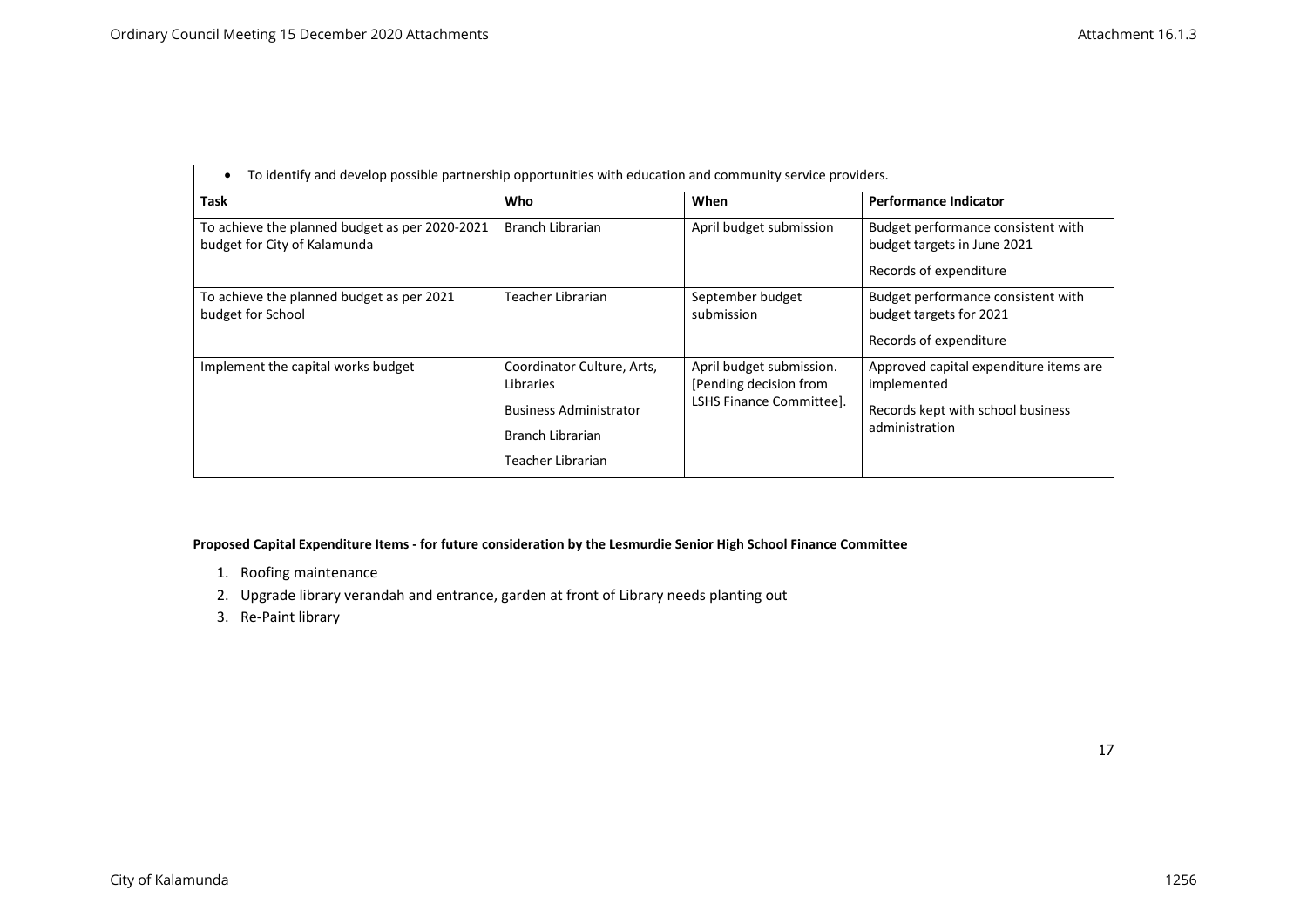# <span id="page-17-1"></span><span id="page-17-0"></span>**ANNEXURE A:**

#### **PMI CHART**

|                                       | <b>Pluses</b>                                                                                                                                                                                                                         | <b>Minuses</b>                                                                                                                                                                                                            |
|---------------------------------------|---------------------------------------------------------------------------------------------------------------------------------------------------------------------------------------------------------------------------------------|---------------------------------------------------------------------------------------------------------------------------------------------------------------------------------------------------------------------------|
| <b>Library Service</b>                |                                                                                                                                                                                                                                       |                                                                                                                                                                                                                           |
| <b>Lesmurdie Community</b><br>Library | Huge benefits of two budgets :<br>Developed greater collection<br>Welcoming, cheerful, well<br>maintained, spacious<br>Captive audience / students and<br>parents<br>Intimate spaces<br><b>Desks</b>                                  | No street frontage/isolated<br>Parking/ Public transport<br>Recognition as a public library<br>Many users are still unaware of<br>the library services<br>Signage on Welshpool Rd is<br>minimal, requires larger sign     |
|                                       | <b>Interesting</b>                                                                                                                                                                                                                    | <b>Issues/Threats</b>                                                                                                                                                                                                     |
| <b>Library Service</b>                | Floating collection – refreshes<br>each library collection<br>Web presence has possibility to<br>engage non-users<br>LSHS contributes to the City of<br>Kalamunda infrastructure for<br>technology - new library<br>management system | Fragile IT structure - no WIFI for<br>patrons at Lesmurdie<br>Lack of Public transport<br>Public utilities (e.g. power failures,<br>telecommunications)<br>Inflexible roles/qualifications -<br>wider skill sets required |

# <span id="page-17-2"></span>**ANNEXURE B:**

# **KALAMUNDA ADVANCING 2027 STRATEGIC COMMUNITY PLAN**

<span id="page-17-3"></span>As a service that Council has identified as important for its community, Library Services must demonstrate in measurable terms, its contribution towards the achievement of Council's Strategic Intent.

As such, it is necessary to incorporate within this Operational Plan Council's Mission and Vision Statements, and Corporate Values to ensure they are reflected within the development of business unit objectives.

#### **Corporate Vision**

<span id="page-17-4"></span>Connected Communities, Valuing Nature and Creating our future together.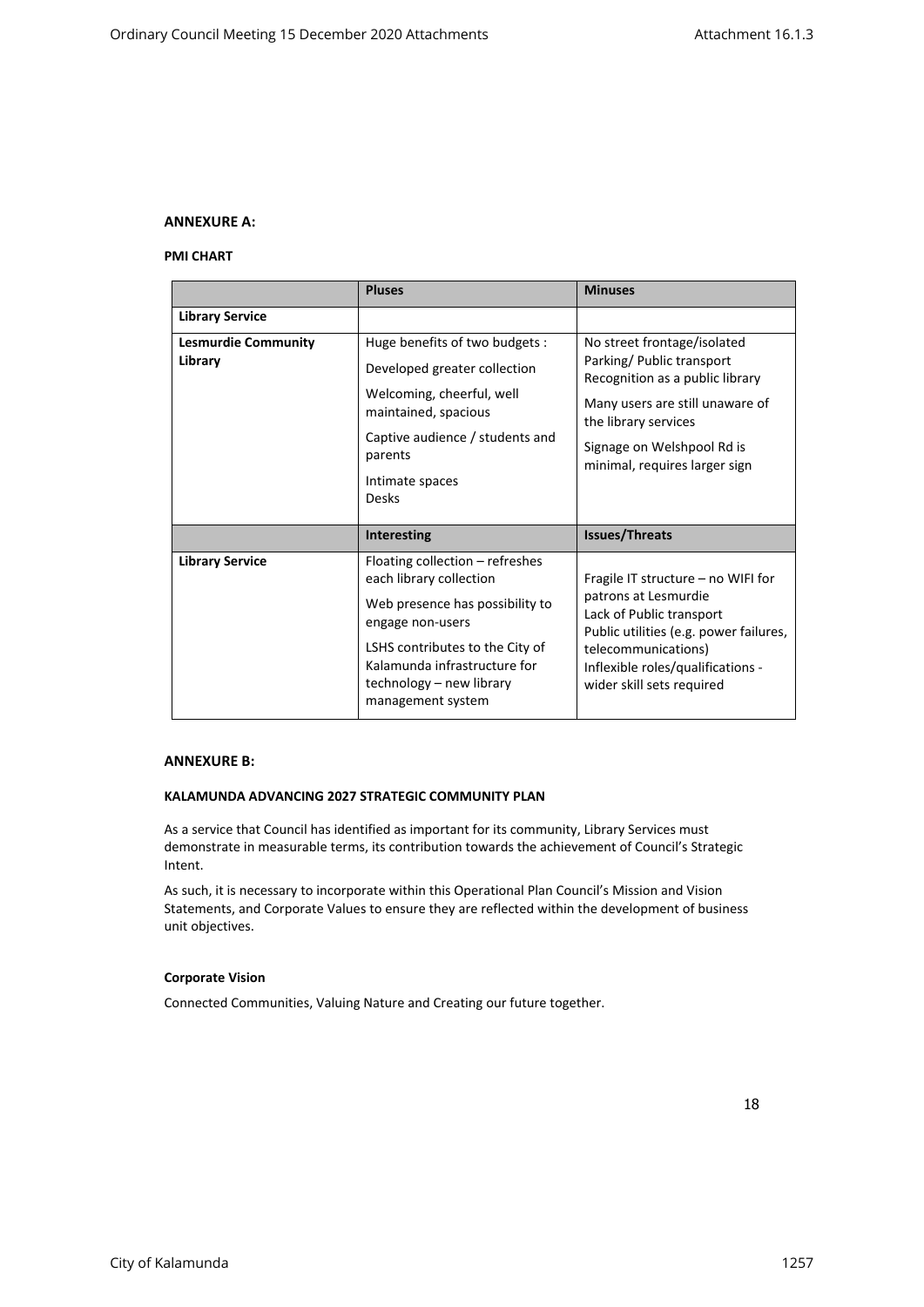# <span id="page-18-0"></span>**Core Values**

# **Service**

We deliver excellent service by actively engaging and listening to each other.

#### **Respect**

 We trust and respect each other by valuing our difference, communicating openly and showing integrity in all that we do.

#### **Diversity**

 We challenge ourselves by keeping our minds open and looking for all possibilities and opportunities.

#### **Ethics**

 We provide honest, open, equitable and responsive leadership by demonstrating high standards of ethical behaviour.

# **Aspirational Values**

#### **Creativity**

We create and innovate to improve all that we do.

## **Courage**

We take risks that are calculated to lead us to a bold new future.

#### **Prosperity**

 We will ensure our City has a robust economy through a mixture of industrial and commercial development.

#### **Harmony**

We will strive to retain our natural asset in balance with our built environment.

# **STRATEGIC PRIORITIES, SERVICES, OBJECTIVES, STRATEGIES AND OUTCOMES**

<span id="page-18-1"></span>**Priority 1 -** Kalamunda Cares and Interacts Looking after our people and providing our people with social and cultural enjoyment.

In alignment with Kalamunda Advancing: Strategic Community Plan to 2027 Lesmurdie Community Library aims to be a community library that values lifelong learning and will:

- Provide modern, relevant and quality library facilities and services to support the pursuit of lifelong learning, encourage early literacy development and enjoyment of reading for the community
- Undertake active engagement with library users and non-library users to identify, promote and deliver a range of programs and contemporary services to increase use of our libraries
- Interact with other education service providers to identify synergies and partnership opportunities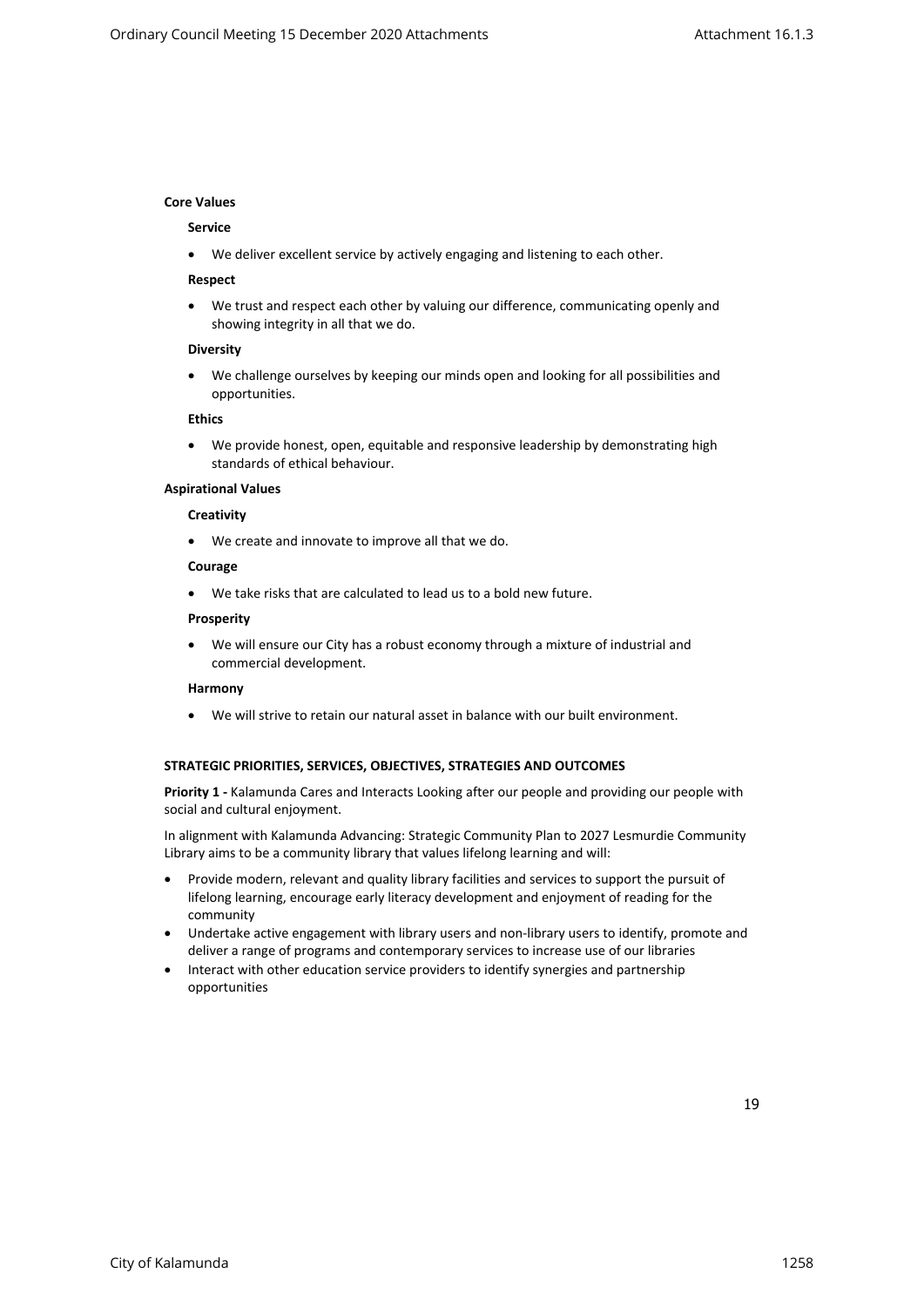# <span id="page-19-1"></span><span id="page-19-0"></span>**ANNEXURE C:**

# **LESMURDIE SENIOR HIGH SCHOOL**

# **OUR VISION**

#### THRIVING IN A NURTURING ENVIRONMENT

THRIVING - We thrive when we have a sense of accomplishment, belonging, wellbeing and joy. We challenge ourselves and support others on our journey to reach our full potential as learners, teachers, leaders and valuable members of the community. We aim to flourish and discover our talents to fulfil our purpose.

NURTURING - We build quality relationships between students, staff, parents and community, promoting stability, trust and a sense of belonging. Together we sustain and support each other. We all take responsibility for nurturing each other, developing our talents, and respecting difference. We champion our own successes.

ENVIRONMENT - We strive to create and embrace a positive, personal and physical environment both within our school and beyond. This includes our own wellness as well as our class spaces, our school grounds and our wider bush setting. We seek to protect, respect and enhance our unique environment through awareness, education and considered action.

We are a learning community committed to realising our vision in an ever-changing global village to thrive and nurture in our supported environment.

#### **BUSINESS PLAN FOCUS AREAS**

The *Lesmurdie Senior High School Business Plan: 2020-2022* encompasses the following priorities:

#### <span id="page-19-2"></span>**Priority 1: Thriving Students**

- Develop an explicit approach for embedding the seven general capabilities in the WA Curriculum to assist students to live and work successfully.
- Ensure explicit and sequenced teaching of study skills across all years and learning areas.
- Utilise a data driven approach to student monitoring and feedback through use of our Good Standing policy.
- Develop and implement a positive education model to ensure student wellbeing.
- Develop and implement a targeted school wide literacy and numeracy plan.

#### <span id="page-19-3"></span>**Priority 2: Thriving Staff**

- Continue the implementation of LSHS Performance and Development model for improving professional practice for all staff.
- Provide Professional Learning opportunities focused on supporting successful students with distinct needs.
- Develop a whole school Teaching and Learning Framework and provide staff with ongoing support during its implementation.
- Develop and promote innovative and strategic applications of technology in the classroom.
- Nurture a shared responsibility of staff wellness by providing opportunities for staff to connect, thrive and feel empowered to perform at their best.